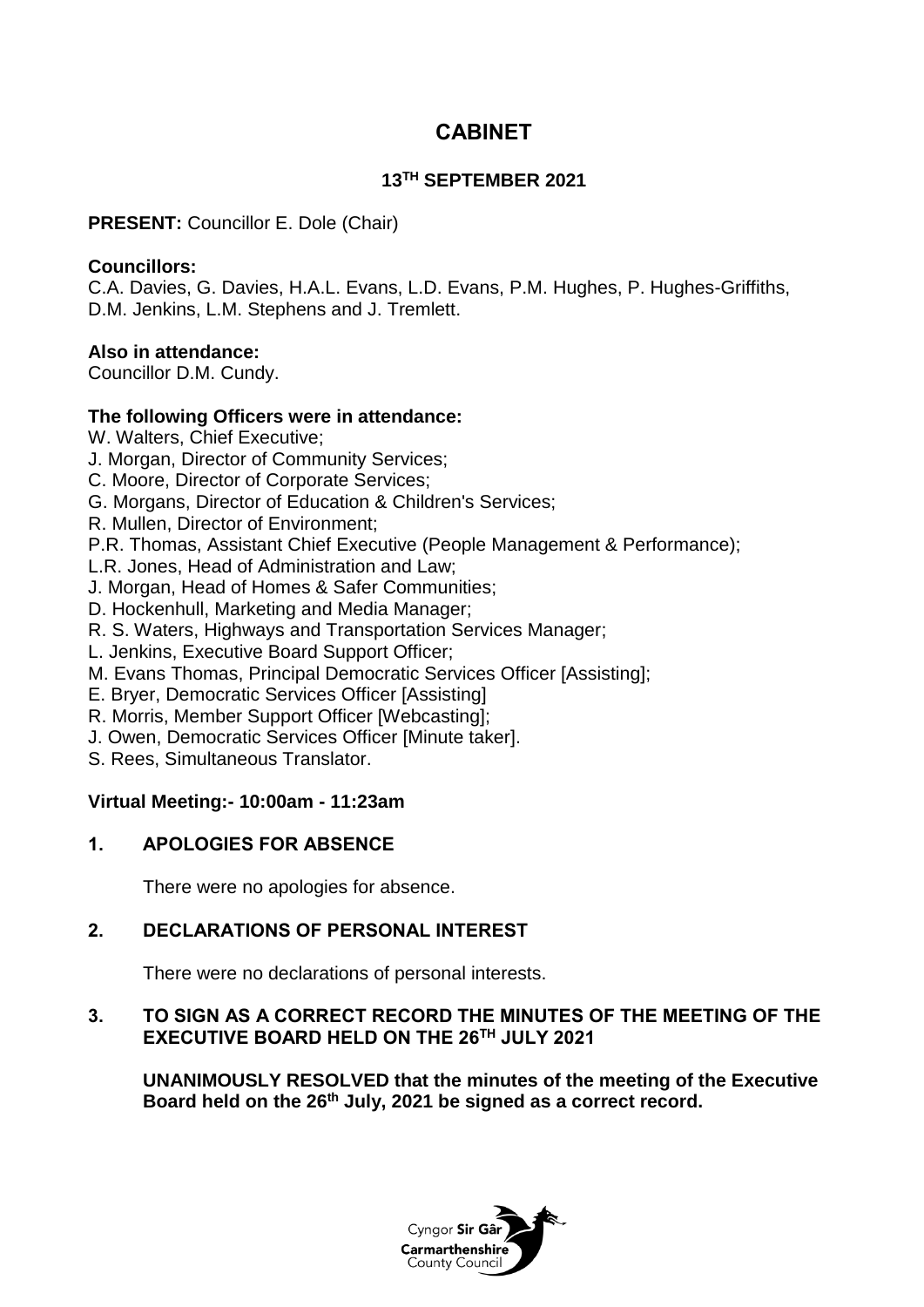## **4. QUESTIONS ON NOTICE BY MEMBERS**

The Chair advised that no questions on notice had been submitted by members.

# **5. PUBLIC QUESTIONS ON NOTICE**

The Chair advised that no public questions had been received.

### **6. HANDLING PERSONAL DATA POLICY**

The Cabinet considered a report which provided information on a new 'Handling Personal Data Policy' which would replace the existing 'Handling Personal Information Policy' and 'Procedure and Breach Reporting & Response Policy', both of which had exceeded their review dates and required updating. Cabinet Members noted that the new policy reflected the changes in working practices, the use of new IT and decisions and guidance issued by the Information Commissioner's Office.

**UNANIMOUSLY RESOLVED that the Handling Personal Data Policy be approved.**

### **7. STRATEGIC EQUALITY PLAN ANNUAL REPORT 2020-21**

The Cabinet considered the Strategic Equality Plan Annual Report 2020-21, and the Action Plan for 2021-24, which detailed how the Council had implemented its Strategic Equality Plan and fulfilled its duties under the Equality Act 2010 and the Specific Duties for Wales.

The report outlined the work implemented during the first year of the revised Strategic Equality Plan and the new Strategic Equality Objectives for 2020-24, which were as follows:-

- 1. Being a leading employer
- 2. The needs and rights of people with Protected Characteristics shape the design of services
- 3. Safe and Cohesive communities that are resilient, fair, and equal
- 4. Improving access to our services and access to our environment.

Reflecting on the impact that the pandemic on had on the communities and citizens within Carmarthenshire, it was reported that due regard would be given to the responsibilities under the Equality Act and the Public Sector Duties and that protected groups would be involved in the rebuilding and recovering of services. Furthermore, it was highlighted that 2020-21 was the Council's first year of implementing its Diversity and Equality Promotion Calendar and the Flag and illumination protocol.

### **UNANIMOUSLY RESOLVED that the report be approved.**

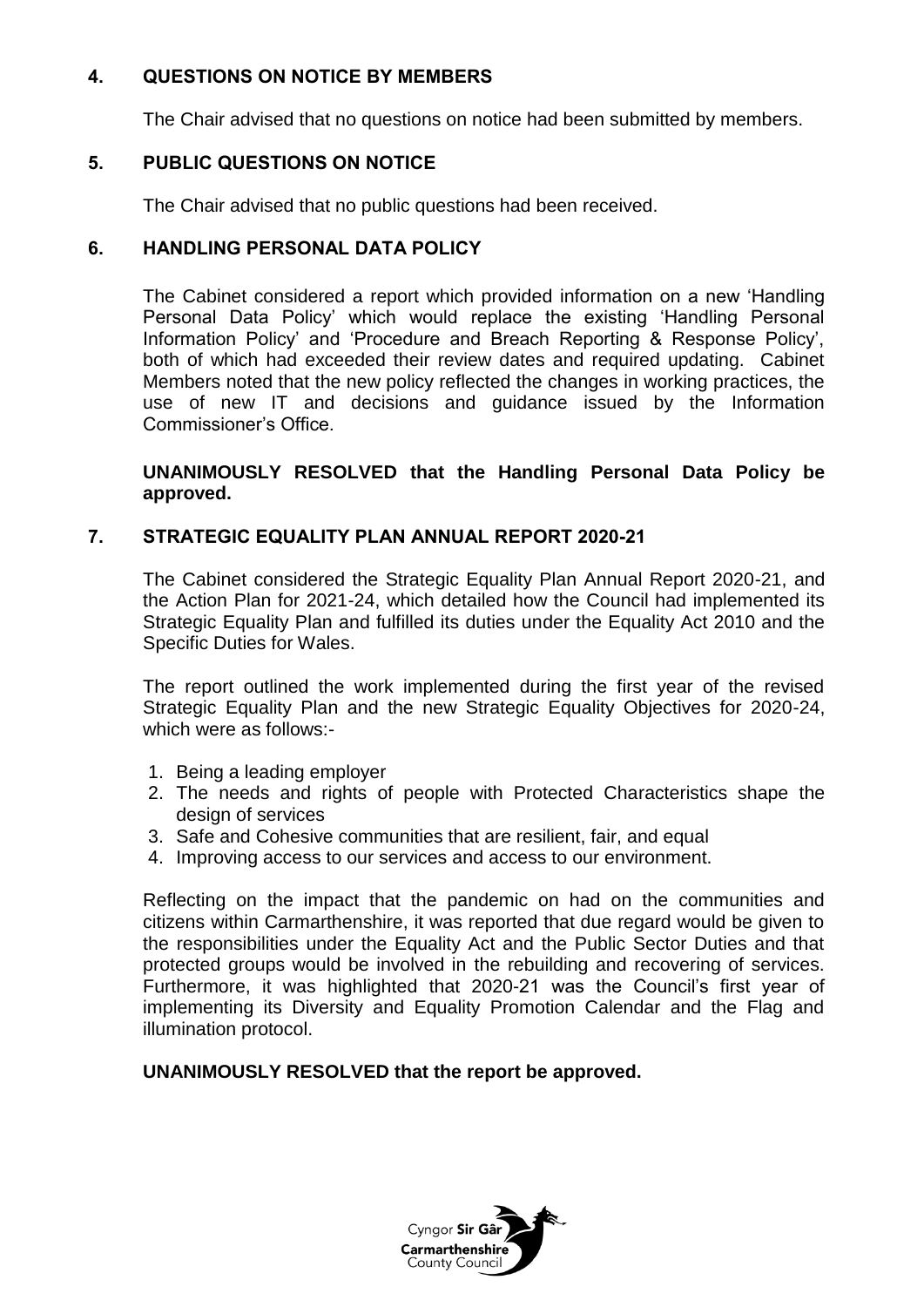### **8. ANNUAL REPORT ON THE WELSH LANGUAGE 2020-21**

The Cabinet considered the Annual Report in relation to the Welsh language and compliance with the Welsh Language Standards during 2020-21. The Report had been produced in order to comply with the Welsh Language Commissioner's monitoring arrangements.

Cabinet members noted that as well as focusing on what had been achieved despite the practical barriers brought by the lockdown period, case studies included within the report highlighted a number of new innovative online learning methods that had been successfully implemented from the new opportunities that came as a result of the pandemic.

#### **UNANIMOUSLY RESOLVED that the Annual report on the Welsh Language 2020-21 be received.**

#### **9. COUNCIL'S REVENUE BUDGET MONITORING REPORT - 2020/2021**

The Cabinet considered the Council's Revenue Budget Monitoring Report which provided members with an end of year financial position in respect of 2020/21.

The budget position recognised the substantial additional pressures that had been placed on the Authority in responding to the COVID19 pandemic as well as the additional funding support provided by Welsh Government.

It was reported that the final outturn figures indicated an underspend for the year at departmental level of £1,434k. After taking account of the underspend on capital charges and the movement in both Earmarked and Departmental reserves, the net position for the Authority was at an £814k underspend.

In addition, the report included details on the expenditure and income in respect of Covid-19.

Cabinet Members noted that the underspend was due to a combination of the substantial additional grant funding received from Welsh Government before year end, which also included funding for schools of approximately £5m. The additional COVID19 related costs and lost income which was largely refunded under the Welsh Government hardship scheme. Services had been paused or reduced due to the lockdown measures and social distancing and staffing vacancies.

Members also noted that the Council Tax collection was down on budgeted levels, though the reduction was able to be covered from the specific funding provided by Welsh Government.

The Housing Revenue Account appended to the report at Appendix B reported an underspend of £3,0603k for 2020/21. It was reported that this was a result of a general reduction in demand due to COVID19, with only emergency and legislative servicing being undertaken for significant periods.

#### **UNANIMOUSLY RESOLVED that the Council's Revenue Budget Monitoring for Year End 2020-21 be received.**

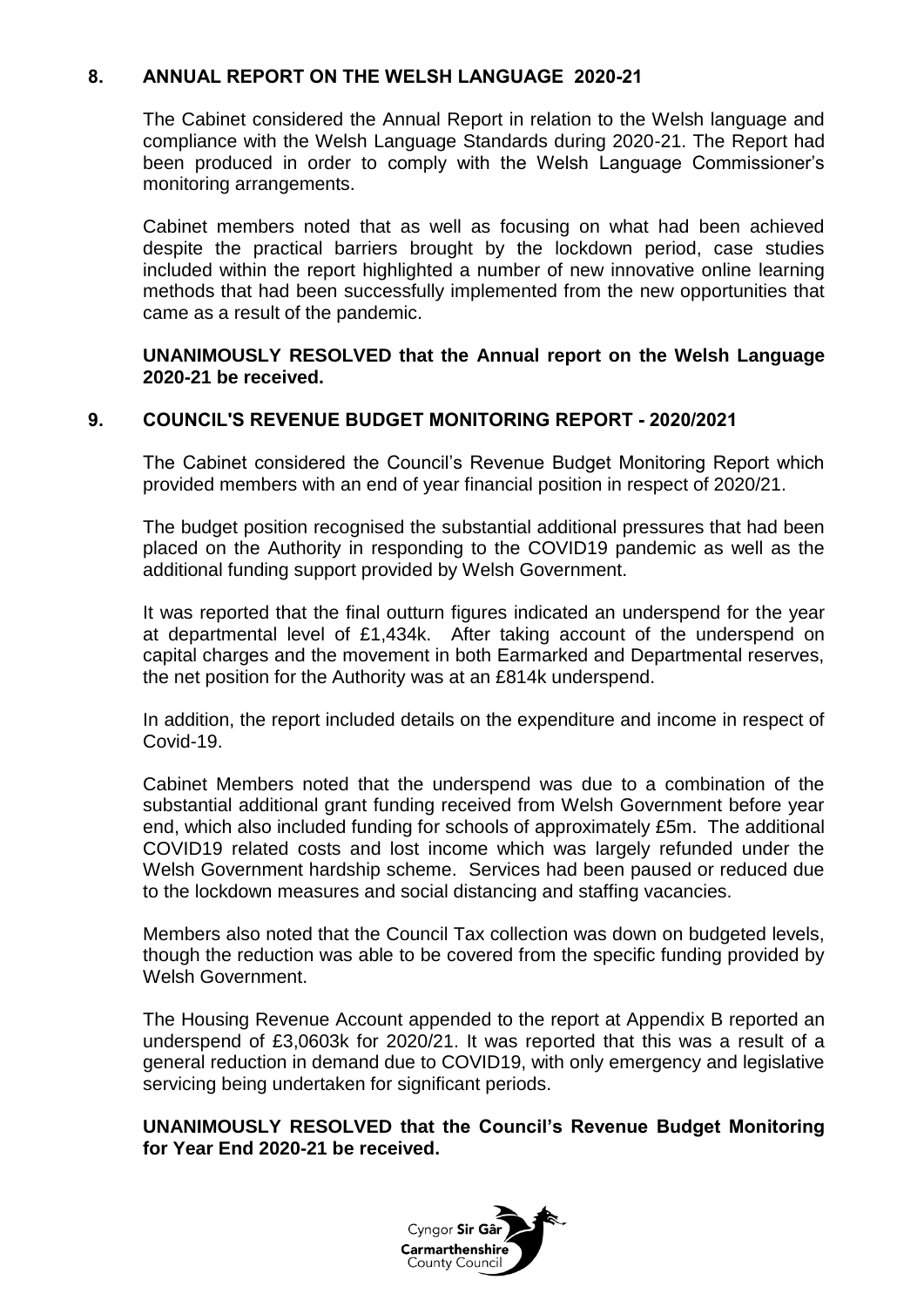#### **10. COUNCIL'S REVENUE BUDGET MONITORING REPORT - 1 ST APRIL 2021 - 30TH JUNE 2021**

The Cabinet considered the revenue budget monitoring report which provided the latest budgetary position as at 30th June 2021, in respect of 2021/2022. Whilst the scale of COVID19 response was reducing, the budget position recognised the ongoing financial pressures faced by the Authority as well as the additional funding support provided by Welsh Government.

Overall, the monitoring report forecasted an underspend for the year at departmental level of £285k with a forecasted underspend on the Authority's net revenue budget of £508k. It was reported that this was due to a combination of additional COVID-19 related costs and lost income which was largely refunded under the Welsh Government hardship scheme. Also, some services were either paused or impacted by lockdown measures and social distancing during quarter 1.

Cabinet Members noted that in respect of April-June budgets, additional expenditure and income loss an approximate total of £6 million had been claimed under the Welsh Government hardship scheme.

The Cabinet's attention was drawn to the fact that Council Tax collection remained below budgeted levels, which would continue to be monitored closely by the Director of Corporate Services, particularly as the furlough scheme approaches an end.

In noting that the forecasted overspend of £273k within the Leisure and Culture Services, and that the recovery of lost income was currently being funded by the Welsh Government until 30<sup>th</sup> September 2021, it was reported that staff were actively developing innovative ideas in order to promote and encourage the public to return to leisure facilities across Carmarthenshire in order to increase income revenue.

The Housing Revenue Account reported a predicted underspend of £1,476k for 2021/22 details of which were provided within Appendix B appended to the report.

#### **UNANIMOUSLY RESOLVED that:**

- **10.1 The Budget Monitoring report be received, and consideration given to the budgetary position and appropriate corrective action.**
- **10.2 Chief Officers and Heads of Service critically review options available to them to limit the forecasted overspend of budgets, whilst recognising the pressure Covid-19 has placed on the Authority's overall budget.**

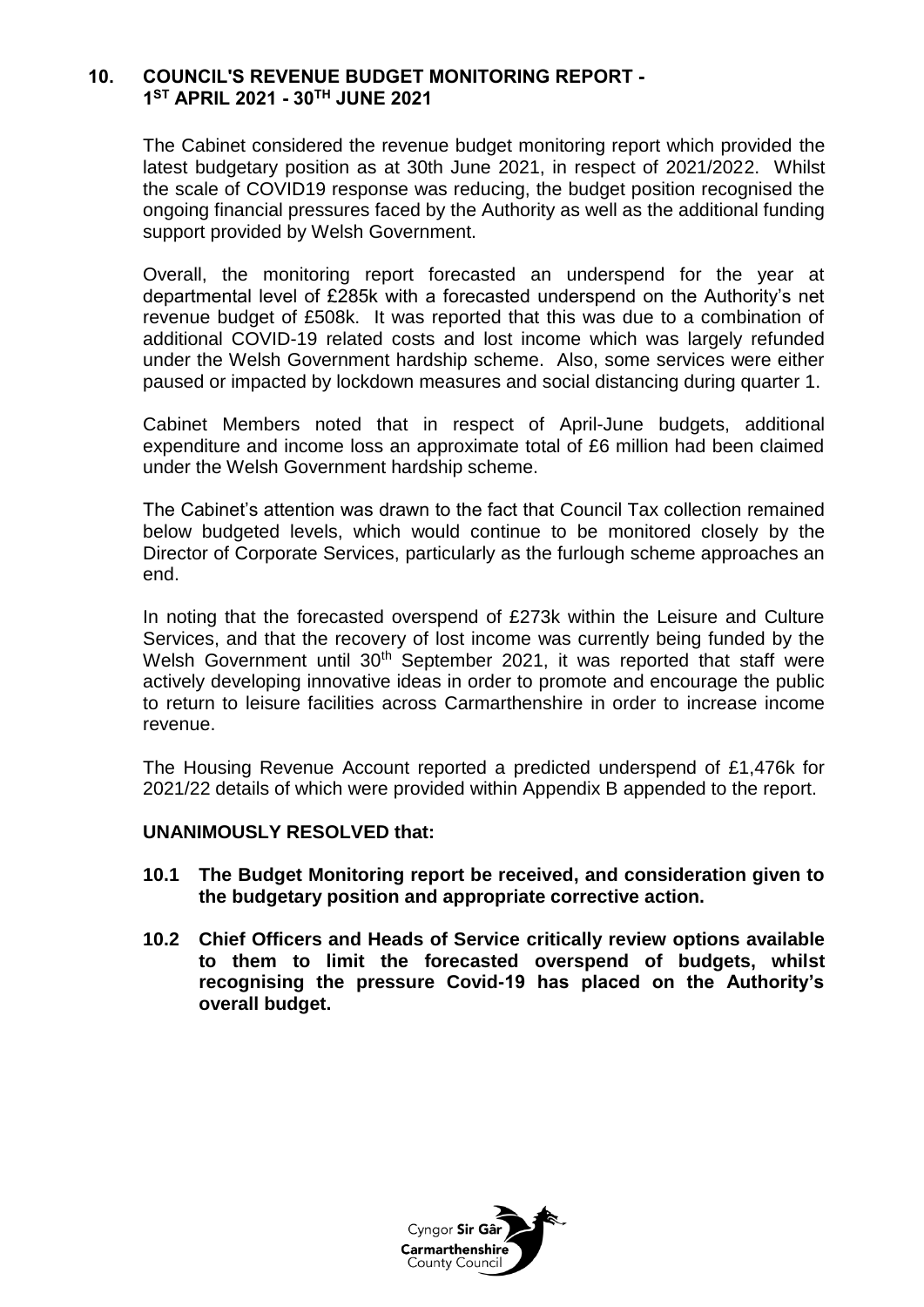### **11. CAPITAL PROGRAMME 2021/22 UPDATE**

The Cabinet considered a report which provided an update of the latest budgetary position for the 2021/22 capital programme as at the  $30<sup>th</sup>$  June, 2021.

Departmentally, a net spend of £91,568k was forecasted compared with a working net budget of £130,490k giving a -£38,922k variance. Cabinet Members noted that the variance projected at this time related mainly to delays with the Pentre Awel development and with some school developments due to the restrictions associated with the COVID19 pandemic.

The net budget included original HRA and General Fund programme, approved by Council on 3rd March, slippage from 2020/21. It was reported that some of the budgets had also been amended to account for differences in actual grant allocations compared with the anticipated allocations at the time the programme was approved.

**UNANIMOUSLY RESOLVED that the Capital Programme 2021/22 Update be received.**

#### **12. ANNUAL TREASURY MANAGEMENT AND PRUDENTIAL INDICATOR REPORT 2020-2021**

As part of the requirements of the revised CIPFA Code of Practice on Treasury Management, the Cabinet considered the Council's Annual Treasury Management and Prudential Indicator Report for the 2020-21.

The Council adopted the Treasure Management Policy and Strategy and the five year capital programme for 2020-21 on the 3rd March 2020. The Annual report listed the activities that took place in 2020-21.

#### **UNANIMOUSLY RESOLVED TO RECOMMEND TO COUNCIL that the Annual Treasury Management and Prudential Indicator Report for 2020-21 be adopted.**

#### **13. TYISHA/STATION ROAD AREA**

The Cabinet considered a report on the Council's proposals for the Tyisha/Station Road Area of Llanelli. The report detailed the work undertaken to date, including the pending demolition of the vacant flats in the 4 "Ty's", together with outlining other key priorities for moving the programme of change forward.

The report provided detailed information on Llanelli, the vision for Tyisha, housing and the regeneration of Tyisha as well as information on the design and how to submit views and ideas.

Cabinet Members noted that the Tyisha area in Llanelli provided a vital link between the plans for the proposed Pentre Awel Village and Llanelli Town Centre. It was reported that one of the proposal's key objectives aimed to develop a transformational plan to address the significant issues affecting the Tyisha community and making the area a vibrant place to live and work.

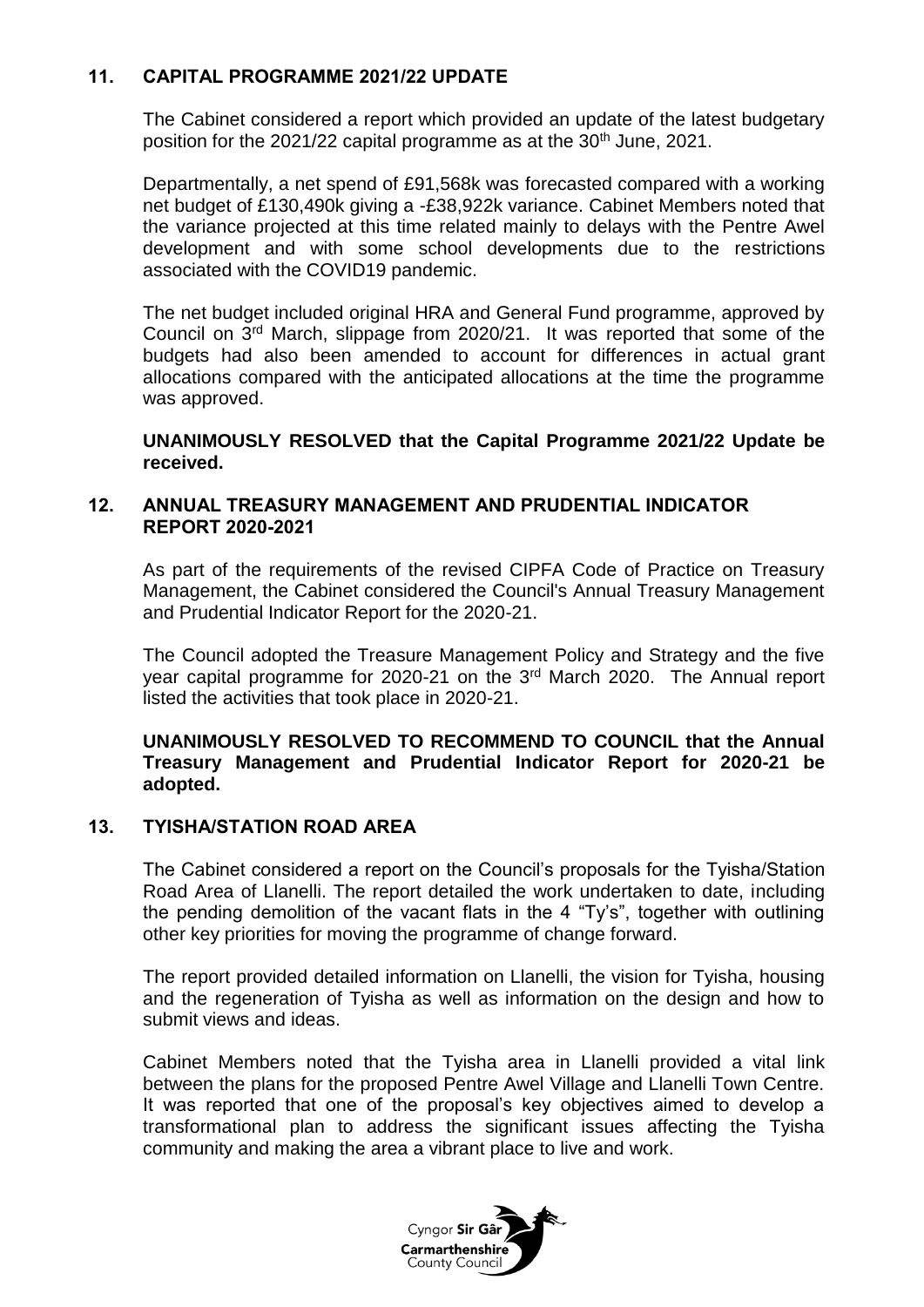#### **UNANIMOUSLY RESOLVED that:**

- **13.1 the progress achieved to date, and to approve including the demolition and clearance of the "4 Ty's" site be noted;**
- **13.2 the key priorities moving forward be approved;**
- **13.3 the soft market test approach and associated marketing brochure be agreed and;**
- **13.4 the future governance arrangements for the programme be agreed.**

#### **14. CARTREFI CROESO**

The Cabinet considered a report on Cartrefi Croeso, the Council's Local Housing Company, established in 2018 to support the Council in delivering affordable homes for sale and rent thereby ensuring a range of options to help it deliver on its affordable homes commitment in meeting affordable housing needs and aspirations, supporting economic growth and strategic regeneration.

The report detailed the progress achieved by Cartrefi Croeso to date and addressed its future role in light of different circumstances that had arisen subsequent to its initial establishment. In addition, the report explained how the Council itself would now take a lead on all future mixed tenure affordable housing developments as a result of significantly developing skills and future capacity. This would enable the delivery of new affordable homes to continue to play a major contribution to the economic recovery of the County, post COVID.

The Cabinet considered the proposed future approach which would enable the Council to lead on all mixed tenure affordable housing developments. This approach would enable the Council itself to maximise all funding opportunities, plan, commission and deliver all affordable housing delivery throughout the county strategically. Cabinet Members noted that this option would significantly reduce the on-going costs of the Company. In order to ensure that the opportunity to utilise the Company should future circumstances dictate, and should it be considered appropriate to do so, the report proposed that Cartrefi Croeso be made dormant but kept in existence on the register of companies at Companies House.

#### **UNANIMOUSLY RESOLVED:**

- **14.1 That the progress made to date on Cartrefi Croeso's mixed tenure affordable housing developments be noted;**
- **14.2 To confirm that the Council takes on all future mixed tenure affordable housing developments and Cartrefi Croeso, as a company, is made dormant but kept in existence on the register of companies at Companies House be agreed;**
- **14.3 To implement the legal process for Cartrefi Croeso to cease trading but be retained as a 'dormant' company, in case the Council wants to**

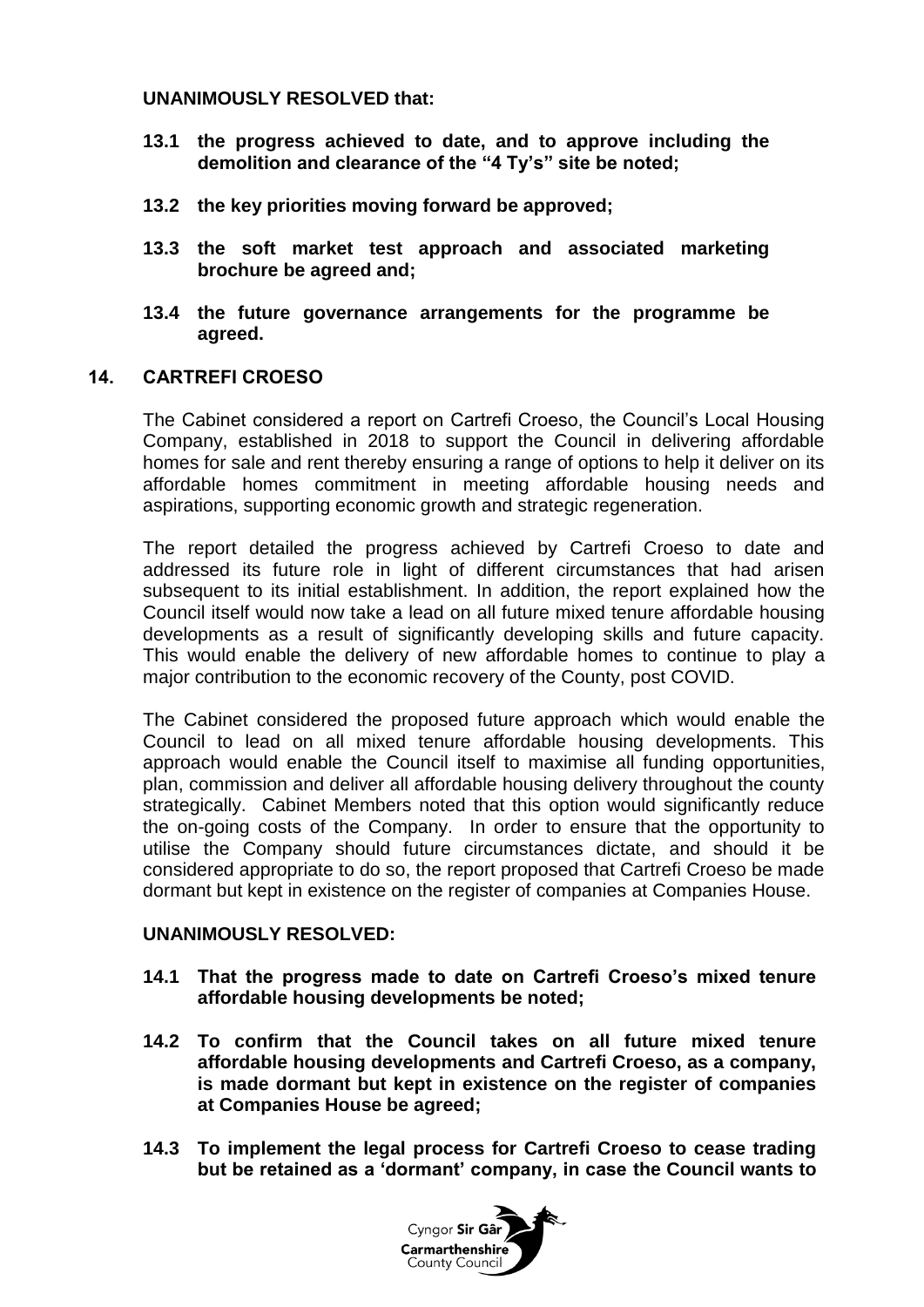**sell homes though this delivery vehicle at some point in the future;**

**14.4 To allow the Chief Executive, following consultation with the Director of Corporate Services, and in line with existing delegations, to act on behalf of the shareholder (The Council) with relation to the Shareholder Agreement.**

#### **15. COVID-19 PUBLIC REALM MEASURES**

The Cabinet considered a report which provided options along with recommendations on measures which were introduced in response to the Covid-19 pandemic in Carmarthen, Llanelli and Ammanford town centres.

Cabinet Members noted that a public and business consultation exercise was undertaken between the  $16<sup>th</sup>$  November 2020 and the  $4<sup>th</sup>$  January 2021 which was undertaken online due to covid restrictions. The main findings were summarised with the full report of the consultation appended to the report.

It was reported that many of the public realm changes were underpinned through legal orders drafted on either a temporary or experimental basis which were valid for up to 18 months from the start of August 2020 with the following changes within the town centres being implemented:-

- Speed Limits Temporary Orders
- Parking changes –Experimental Orders
- Prohibition of Driving and Access Temporary Orders

Speed Limits – Temporary Orders: Traffic management interventions of reduced speed limit to 20mph offer long term road safety and active travel benefits and were in line with the proposed Welsh Government legislation for 20mph speed limits in urban areas. The report recommended that the current temporary speed limit orders, due to expire in January 2022, be made permanent through the statutory Traffic Regulation Order process as stated in schedule 1 within the report.

Parking changes –Experimental Orders: A number of parking area changes had proven particularly successful, and the report suggested that these be made permanent, listed in Schedule 2 of the report. Whereas others that had been less successful and should be removed. Listed in Schedule 3 of the report.

Prohibition of Driving and Access – Temporary Orders: The report outlined options in relation to Traffic Management (Access Only) and Pedestrianisation.

#### **UNANIMOUSLY RESOLVED that:**

- **15.1 the speed limits set out in Schedule 1 be promoted as permanent speed limits.**
- **15.2 the parking areas set out in Schedule 2 as Experimental Orders be confirmed as permanent, and Traffic Regulation Orders created accordingly.**